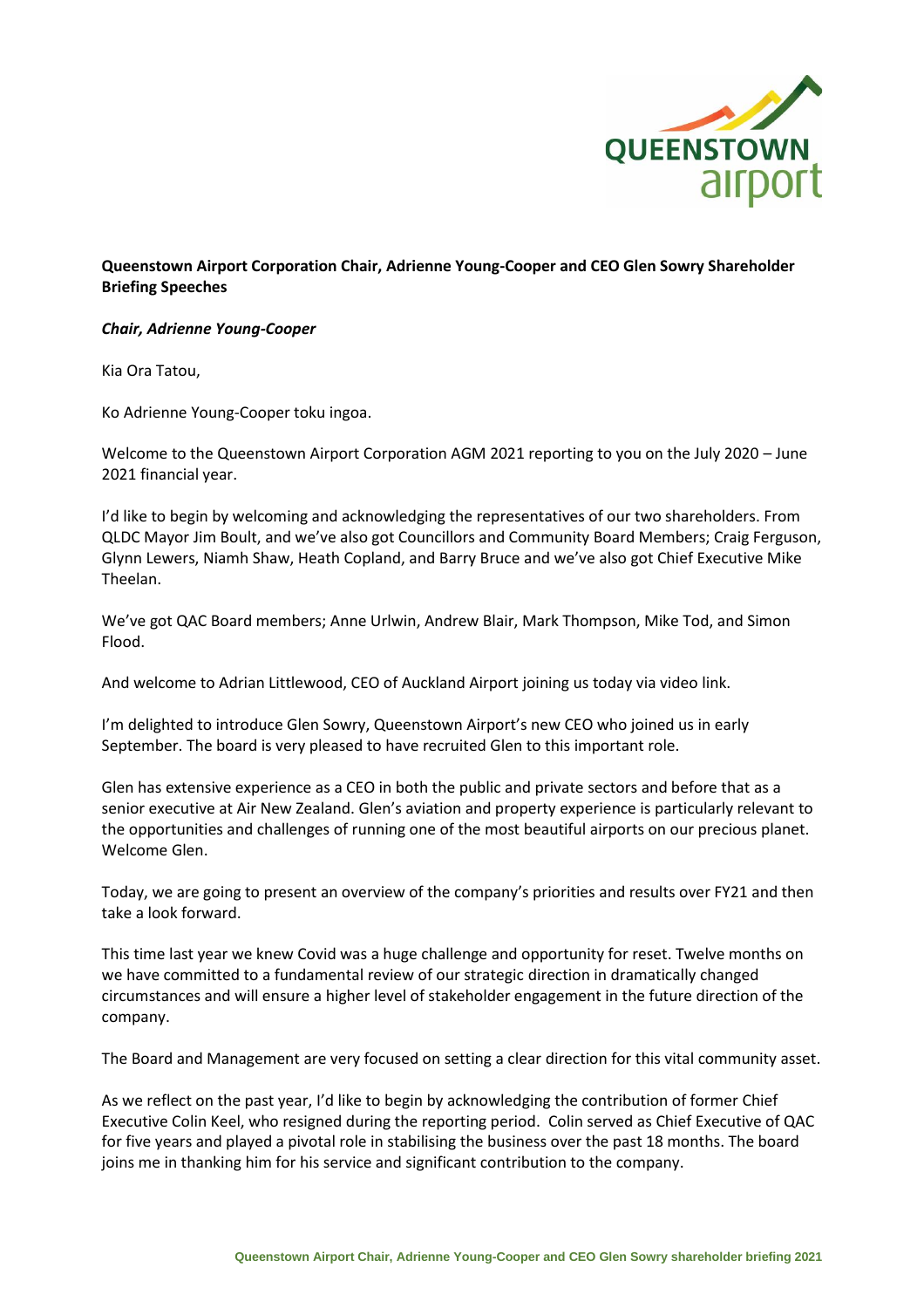I'd also to like to acknowledge Michael Stiassny and Norm Thomson, who retired from the board of directors in October 2020 for their service and valuable contributions to QAC over a dynamic six-year period.

Before Glen started in the role, Deputy Chair Simon Flood stepped in as Managing Director from 1 July. My thanks to Simon for ensuring the smooth transition between CEOs and for his leadership during that time.

I'd also like to acknowledge and thank the senior leadership team for their efforts and dedication over this tumultuous period, in particular the General Manager, Operations and Safety, Mike Clay who will be leaving Queenstown Airport just before Christmas after six years with us. We will talk a bit later about our outstanding safety record and operational performance, but this is testament to Mike's leadership and talent. Thank you, Mike. You will be missed.

In October 2020, QLDC announced the appointment of directors, Andrew Blair, Anne Urlwin and Mike Tod to the QAC board. Along with Simon Flood and Mark Thompson, together we have benefited from the valuable contributions of directors around the board table through this challenging year. I look forward to continuing to work together.

Due to the significant impact of COVID-19 on the company, it was unfortunately necessary to undertake an organisational restructure which was completed during the financial year. This was a tough time for our people, and I would like to acknowledge those who left the airport company during this time and thank them for their contribution to QAC.

COVID-19 has had a considerable effect on the aviation and tourism industries in the Queenstown Lakes District, and around the world.

I would like to acknowledge the General Aviation and retail operators at both Queenstown and Wānaka airports, many of whom have had an especially tough time because of the massive and sustained drop in tourism.

In this context our priorities for FY21 were to stabilise the business in the complex and uncertain operating climate created by COVID-19 and the associated government response; to safeguard the company's core capability to operate vital airport infrastructure in the Southern Lakes region; and prudent and very cautious operational and capital planning.

The company's results reflect the significantly changed operating climate. The ability to make decisions quickly and with agility was, and continues, to be required.

In FY21 there were 1.33 million passenger movements, down 29% compared to FY20, and 42% down compared to FY19. It was our first full Covid year. While domestic passenger movements at ZQN were up 2%, international passenger movements were down 96%.

Queenstown and the Southern Lakes region continue to be a highly attractive destination but with international borders effectively closed to tourism a big part of our business simply does not exist until the free flow of international travel recommences.

There was a significant drop in revenue – down 40% to \$27.8 million from \$46.7 million. EBITDA was down 45% from \$31.3 million to \$17.1 million.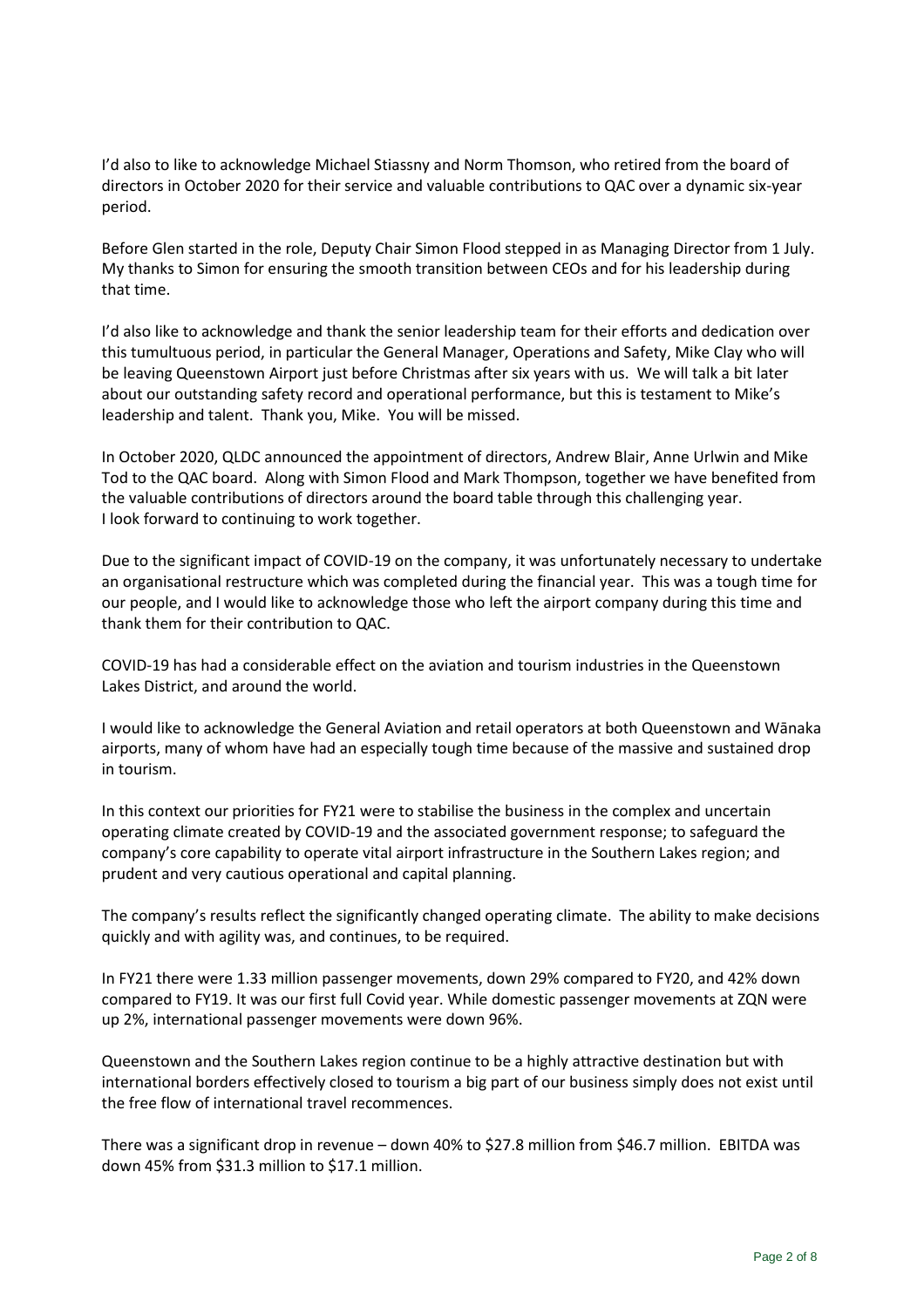The company's reported Net Profit After Tax was down 91% to \$1.6 million from \$18.0 million last year. Importantly however, we required no equity contribution from our shareholders, and maintain significant financial headroom and were able to deliver profit after tax.

Unfortunately, due to the continuing impact of COVID-19 no dividend to shareholders was declared for FY21. We certainly plan to be able to resume dividend payments as soon as business conditions allow.

Domestic travel was strong throughout the reporting period with minimal COVID-19 travel restrictions in place. The short-lived reopening of the trans-Tasman border was a welcome step towards recovery, but the vulnerability of the 'bubble' since the emergence of the highly contagious COVID-19 Delta variant, further reinforces the highly uncertain environment we continue to operate in.

It's now been 17 weeks since trans-Tasman travel was effectively suspended and 10 weeks without Auckland flights. On the domestic front Auckland contributes over 60% of our passenger volume.

While there is much conjecture, we hope Auckland flights will return in time for Christmas. However, we aren't expecting trans-Tasman flights to operate to and from Queenstown until at least April 2022.

We are of course prepared for an earlier restart of Tasman flights and will welcome them as soon as the government decides the risks are acceptable.

Ensuring both the operational and financial resilience of the assets that we have stewardship of is vitally important to shareholders and the wider Southern Lakes regional community. Whilst COVID-19 has changed the way the world moves and connects, we have been able to navigate through and stabilise the business by working constructively together with the airlines and the wider airport community.

Our priority has been the resilience and recovery of the whole airport community. To achieve this, we have and continue to offer targeted relief packages, which were valued at \$6.7m in FY20 & FY21. That support is ongoing as we plan for recovery together.

The reopening of Auckland and the trans-Tasman is critical to a sustainable recovery.

The financial impact of a significant loss in aeronautical revenue extends to our commercial revenue as well. 95% of Queenstown Airport's total revenue is linked to domestic & international passengers.

Ground transport revenue was down 23%. Terminal revenue was down 40% and commercial property revenue was down by 10%.

A key element of our forward focus will be on the diversification of revenue sources not directly related to passenger numbers from scheduled air services.

Moving now to our banking arrangements. QAC remains compliant with its bank covenants. During the reporting period QAC successfully lengthened the terms of its banking facilities.

Term debt was \$82 million (25% of net assets), an increase of \$13 million. The movement in term debt was primarily a result of the \$18.3 million payment for the acquisition of the 'Lot 6' land adjacent to the main runway.

QAC is grateful to its banking syndicate for their ongoing support.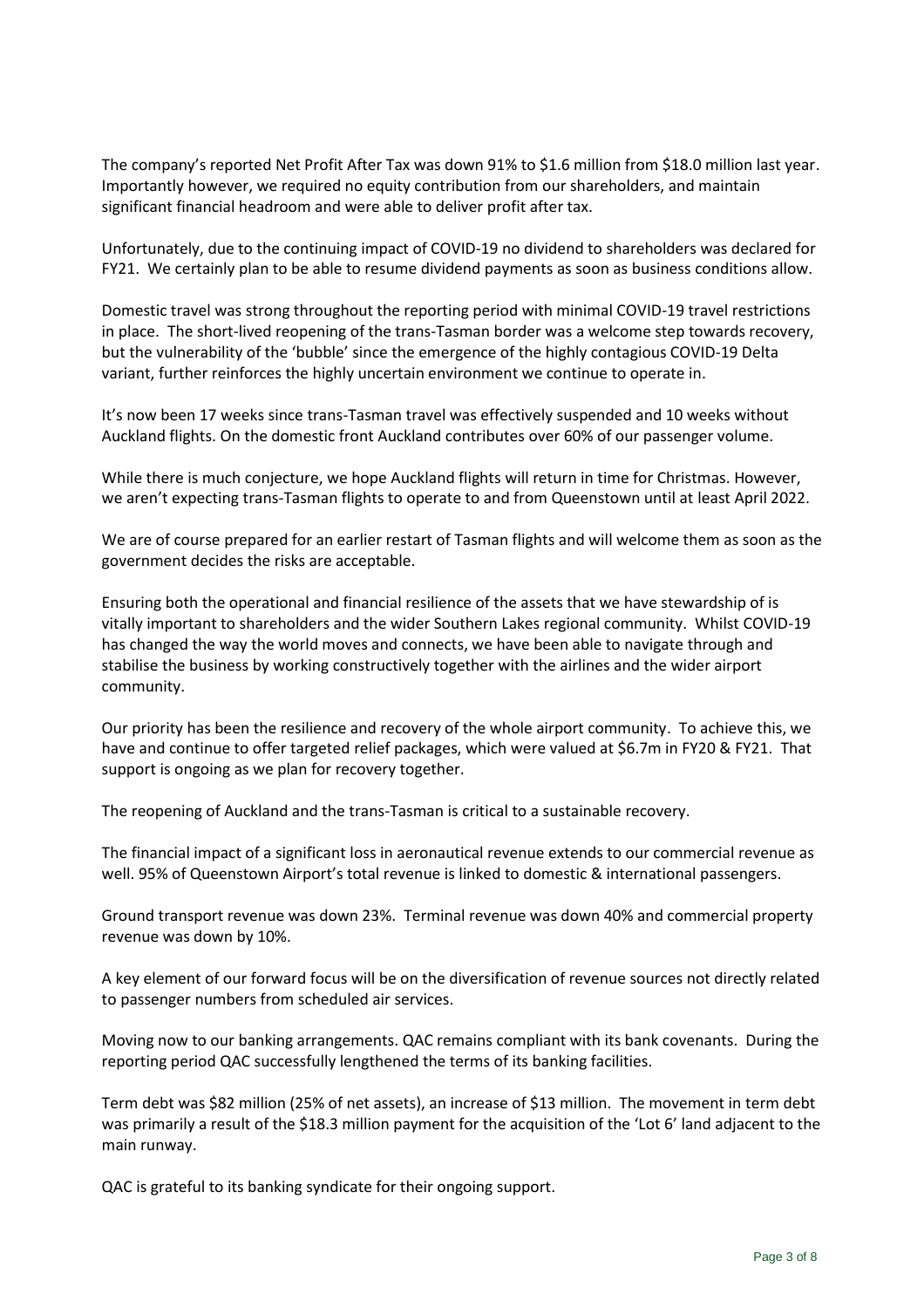During the reporting period, we shifted from a long-term lease agreement with QLDC over Wānaka Airport to a management services arrangement, under which we have the responsibility for day-to-day operations. QAC is not responsible for the long-term planning and investment for Wānaka Airport under this agreement.

Prior to the setting aside of the lease by the High Court, Wānaka Airport accounted for about 2% of QAC's total revenue. Since the Wānaka Airport lease was set aside on 21 April 2021, an amount receivable from QLDC of \$14.8m has been recognised. This was primarily reimbursement of the prepaid lease that QAC paid to QLDC in 2018.

QAC is continuing to work with QLDC and the Wānaka Airport tenants on a smooth transition from the lease agreement to a management services agreement.

Before I hand over to Glen, I would just like to acknowledge outgoing Chief Executive Adrian Littlewood from our minority shareholder. Adrian has made the people, knowledge and considerable resources from Auckland International Airport available to QAC without charge on many occasions. He has been a steadfast supporter of QAC and the Southern Lakes region throughout his tenor. You'll be missed Adrian.

Thank you. I'll now hand over to Glen.

## *CEO, Glen Sowry*

Kia ora,

Thank you, Adrienne. It's good to be with you all. Today marks the end of my seventh week at Queenstown Airport, and it is great to be back in the aviation sector. On my first day as CEO of the airport there was not a single commercial flight, and it's certainly been good to see some starting to come back.

Of course, the key to us reconnecting nationally and globally as we move from an elimination approach, which served us well until the delta variant emerged, is a suppression and a living with COVID approach.

I'm fortunate to have inherited a great group of people in the team at QAC. Together, we are focused on maintaining world class operational performance and health and safety standards.

My approach to leadership is focused on open engagement with the communities we serve, our shareholders and with our customer and supplier base.

Our business objectives for the current financial year include achieving the Statement of Intent objectives and associated targets, and the completion of the company's ten-year strategic business plan, which includes our sustainability strategy.

I'm focused on working with the board and the entire QAC team on the strategic reset Adrienne referred to earlier.

The last few months have shown us that COVID-19 is not going away any time soon, so ensuring the continued stable financial performance of the company and safeguarding the company's core capability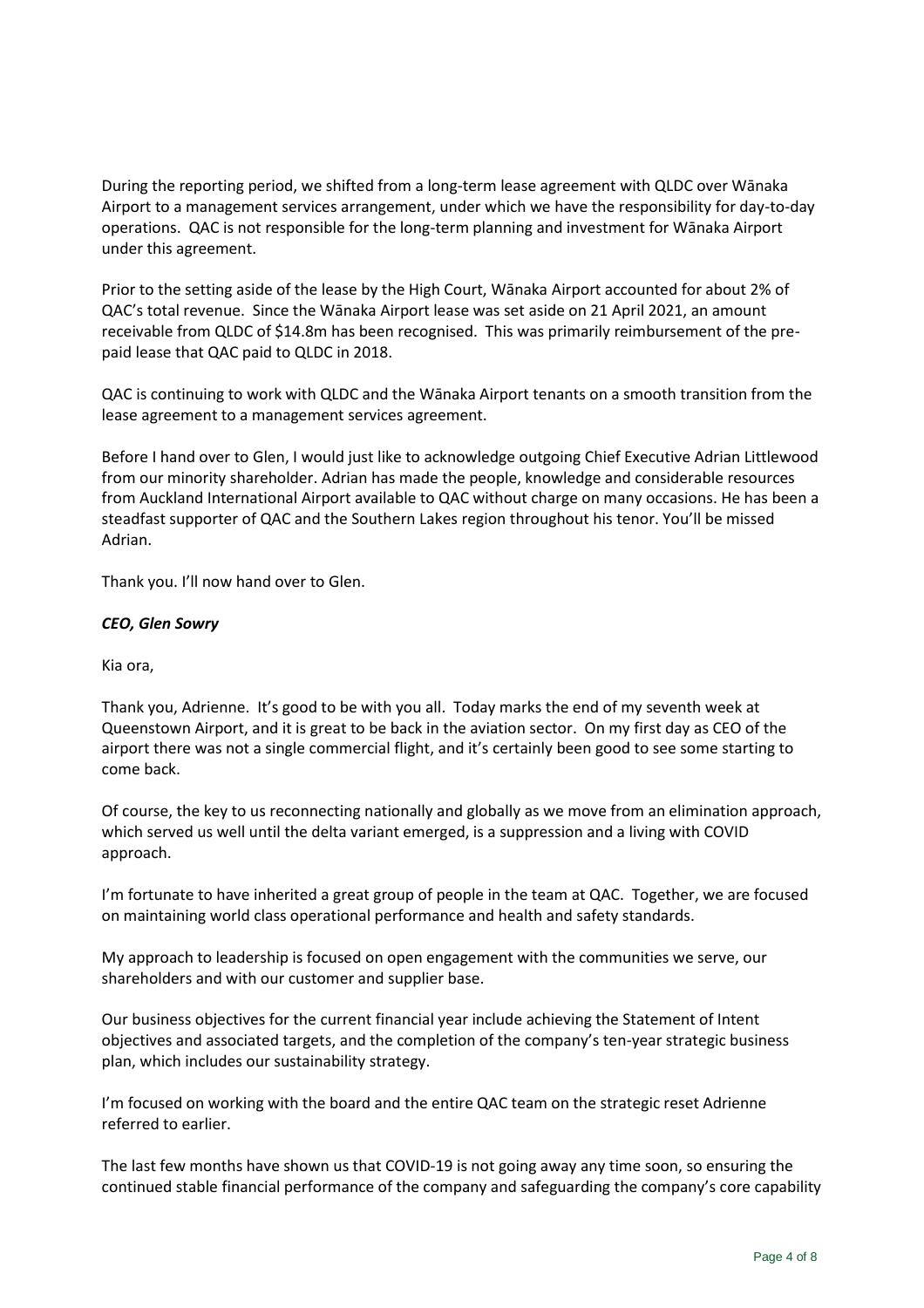and capacity to operate vital, and lifeline airport infrastructure is critical, as is supporting the recovery of the district.

Health, safety and security is our highest priority. QAC has a safety-first culture and a Zero Harm target through a safe operating environment and a 'just culture'. I'm delighted to say there has not been an employee or contractor Lost Time Injury for more than six years. That's quite an extraordinary achievement and one that we can all be proud of.

There have also been Zero Cyber security breaches. Cyber security is increasingly important in the digital world we live in and QAC is committed to vigilance in this area.

We are continuing to work closely with business, other airports, partner airlines and government agencies on the national pandemic response. Our priority is the health of our people and the community. To achieve this our health and hygiene protocols are regularly reviewed.

QAC took responsibility for a COVID-19 vaccination push across the airport community from April. This resulted in very high vaccination rates across the airport community.

In recent weeks I worked alongside 24 business leaders in New Zealand with a great initiative that Adrian at Auckland Airport led. We successfully lobbied Government to fast-track permission to import rapid antigen tests to New Zealand.

This will allow rapid surveillance testing to get underway in New Zealand, providing an additional layer of health protection for employees and helping to ensure continuity at the airport.

Alongside vaccination, efficient and accessible testing is key to ensuring we get our economy moving and reconnected with the world, while keeping people safe.

By participating in this coalition we will have testing kits available from next week for use with our staff at the airport.

Construction for our Terminal Upgrade Programme kicked off in April this year.

The project will achieve several things, including seismic strengthening, which we have made an ongoing commitment to as a Civil Defence Lifeline utility.

The departures processing area is an area of the airport that has needed attention for some time. It will be noticeably larger, featuring new and improved Aviation Security technology, including screening lanes and body scanners; expanded passenger screening area queue space and an improved customer experience; a new Customs area, and a new Duty-Free Departures store, including a new 'Art of Living' concept where we will have the opportunity to showcase the very best of the district for our international passengers; and a new, more energy-efficient heating, cooling and ventilation system.

The total investment in these significant upgrades to the terminal is close to \$8 million.

Our goal as we embed our sustainability strategy is that, like health, safety and security, sustainability is 'what we do'. We are aligned to QLDC's Vision Beyond 2050 goal that '*our district is a place where our quality of life is enhanced by growth through innovation and thoughtful management'.*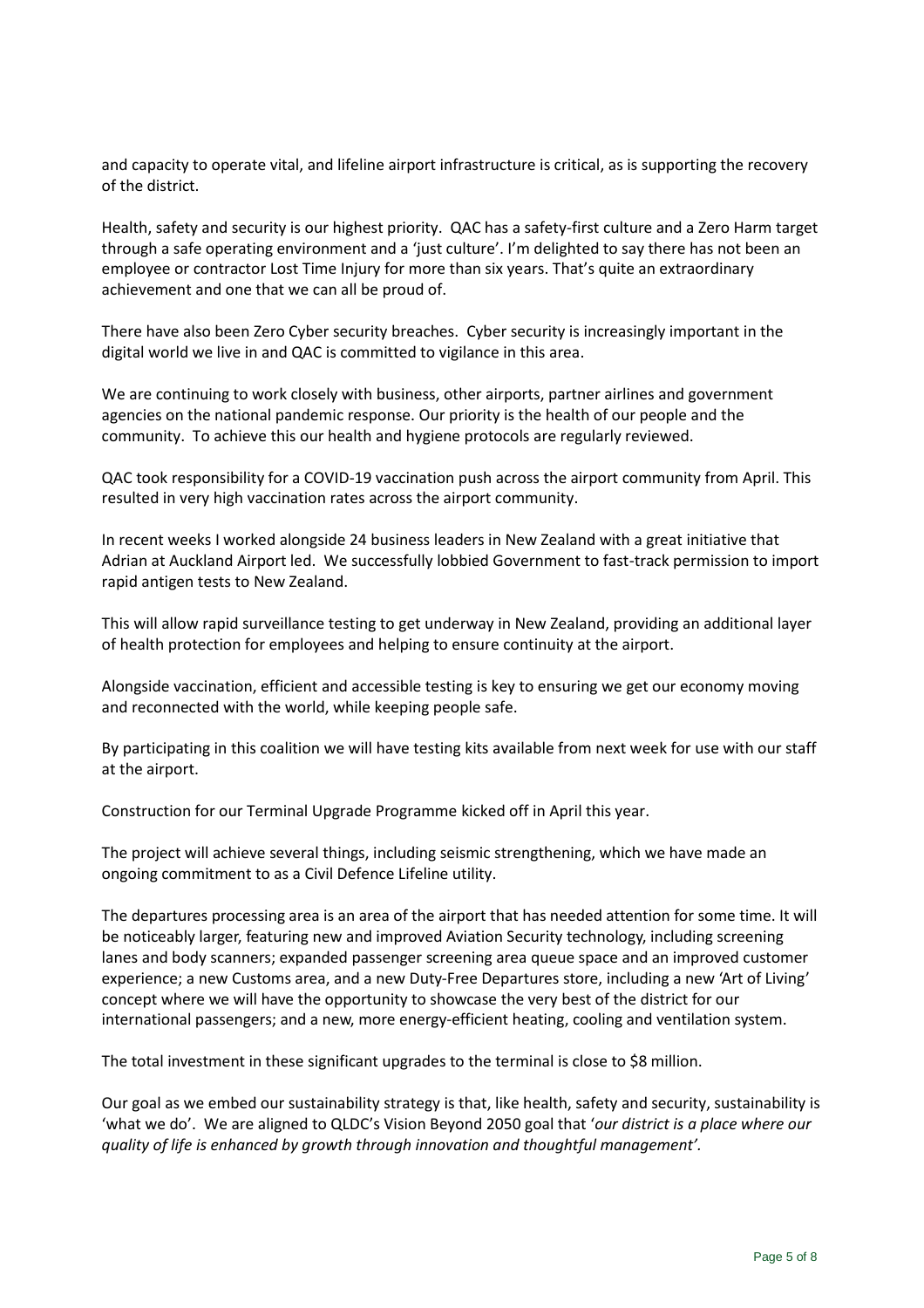We also have a focus on wellbeing and investing in developing our people to ensure that we are an employer of choice. This is always important but given the stresses and challenges that our people are experiencing now and have faced over the past 18 months, it is especially so.

I'm pleased to confirm that we've maintained our Living Wage Aotearoa accreditation, which extends beyond QAC employees to our contracted cleaning & security providers.

Responding to Climate Change and understanding the risks to our business is incredibly important. Work is underway to measure and reduce the environmental impact of QAC's business activities.

We achieved Toitū CarbonReduce certification in FY21, with three years' data now audited and certified. Energy, waste, and transport are our priorities because of their contributions to our emissions.

QAC's net Greenhouse Gas emissions have decreased, down 31% on the 2019 base year. We are committed to the goal of setting science-based targets and achieving carbon neutrality by 2050, or earlier. We will report our targets and progress annually from FY22.

As you can see from this slide, QAC is heavily involved in supporting a wide range of community organisations.

We're committed to the wellbeing of our staff and local communities through initiatives that enhance social, cultural, environmental and economic wellbeing in the district.

I'd like to highlight Queenstown Airport's ongoing support for Coastguard Queenstown. This is a legacy partnership which has been in place since 2011. QAC contributes \$30,000 per year to Coastguard's Queenstown branch.

We're also very proud of our long-term partnership with the Whakatipu Reforestation Trust and supporting the vital work they do, not only on biodiversity and regeneration, but in bringing people together for planting days.

We've also continued our partnership with the Wakatipu High School Foundation, supporting the Awhi Fund to ensure equity of access to the school's all-round education.

We're prioritising the noise mitigation programme following a pause due to COVID-19. Depending on the property, mitigation can include the installation of mechanical ventilation, as well as acoustic treatments.

We will offer and complete mitigation on homes to meet our obligations in the mid noise sector and we will also proactively complete mitigation works on homes within the inner noise sector.

We will continue to focus on reviewing and investing in noise mitigation solutions and technology where practical.

Looking forward, I'm committed to the 'reset' Adrienne and I have already spoken about today and to taking the time to listen and understand the wants and needs of our diverse group of stakeholders as we commence our strategic 10-year planning work.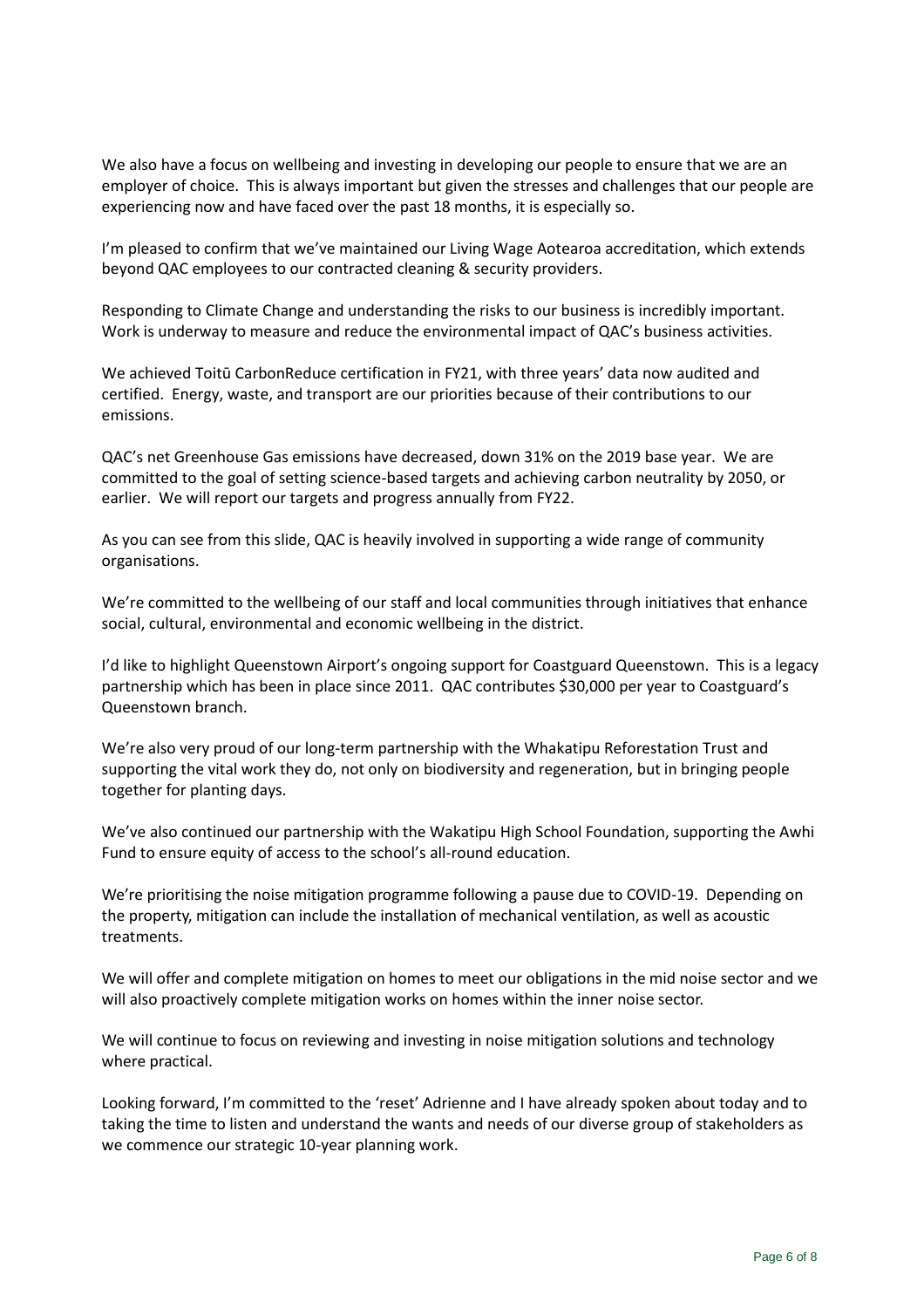An important part of that work is understanding the capacity that exists within Queenstown Airport and how we best deliver results and returns to our shareholders and community, whilst preserving balance.

We are on the road to recovery and this graph gives an indication of the shape of that recovery, in terms of forecast passenger movements.

Our district's important work on regenerative tourism and 'building back better' will also play a key role in recovery.

Key to the reopening of our border and reconnecting with the world is the achievement across the country of high vaccination rates.

As we've already talked about today, it is vaccination along with other layers of protection, that will enable us to recover to 'living with COVID'. I commend both Air New Zealand and Qantas Group on the vaccine mandates for international travel that they have introduced and expect that this might also follow for domestic air travel. I suggest we are likely to hear more about that from the Prime Minister today.

The regulatory environment that we operate within is changing. The most significant rewrite of the Civil Aviation Bill, which is the overarching legislation governing New Zealand's civil aviation sector, in 30 years is underway.

The Government has also announced its intention to repeal and replace the Resource Management Act.

We are facing increased border charges which will affect the cost of air travel. Some increases are now confirmed, and some are being considered. As an example, Customs and MPI have confirmed a 117% increase in their charges.

An increase to the International Visitor Levy could be another disincentive for international visitors to travel to New Zealand if it is progressed. The Government is currently considering a significant increase to the IVL in the range of \$100-\$200 per person, compared to the current \$35. Australian travellers are currently exempt, and we hope that will remain the case in the future.

We have an exciting opportunity given the pace at which technology advances are being developed and introduced. The increasing digitisation of travel will enable us to deliver an airport experience for passengers, the airlines and businesses operating here on par with the best in the world. Mitigating the carbon impact of air travel is also critical to this future vision.

As I said, I've been in the role for seven weeks now and I have observed in that short time the strength of our airport community and the Queenstown Lakes district.

I know that many people have gone the extra mile to make a difference and I would like to acknowledge the support and efforts of the QAC board, the wider team, our shareholders, and the Queenstown and Wānaka airport communities, and of course the residents and businesses of the district.

There will continue to be significant challenges and disruptions in the year ahead. Of that we can be certain. On behalf of the board and the QAC team, we commit to working in close collaboration with